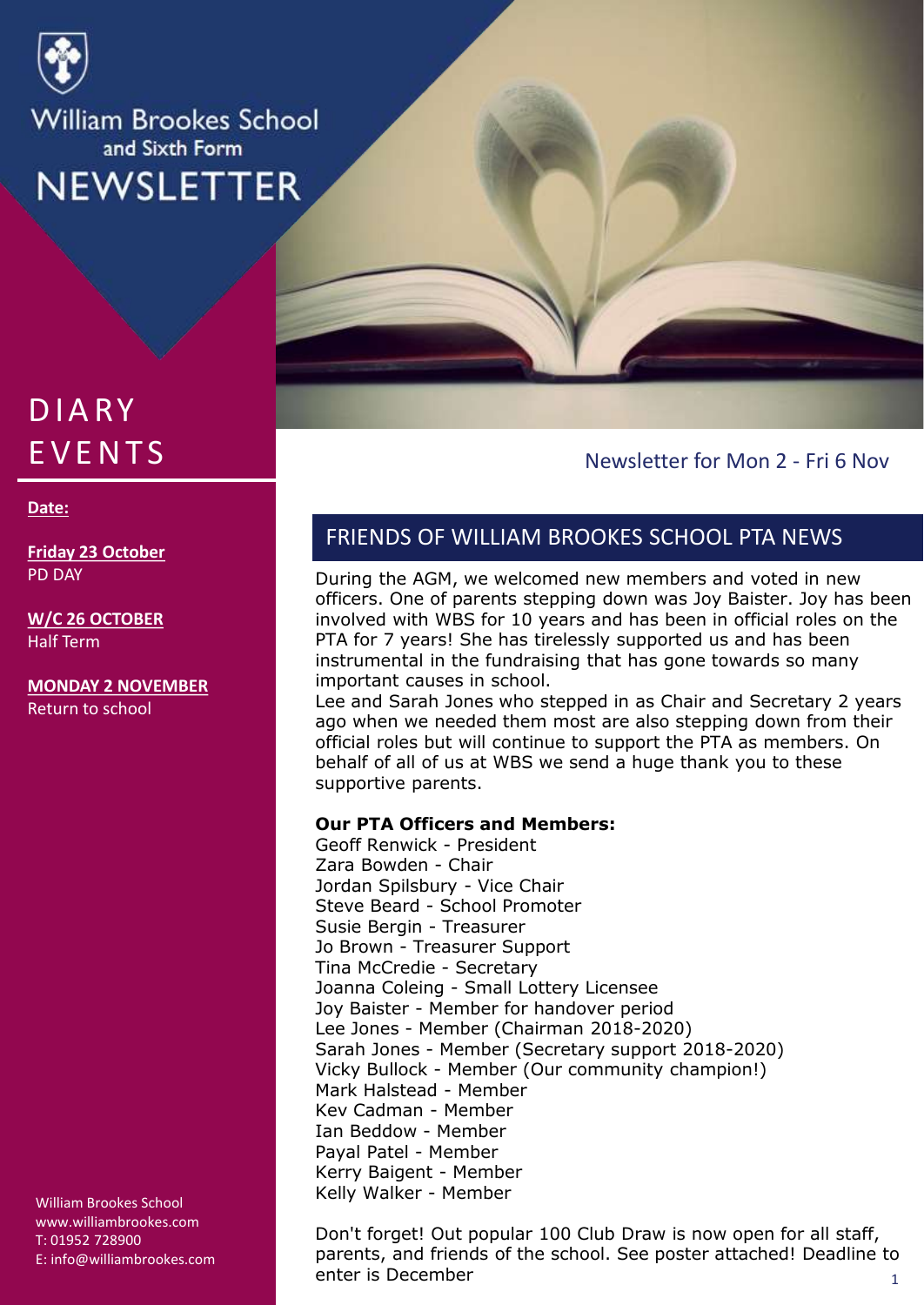

# **DIARY EVENTS**

Newsletter for Mon 2 - Fri 6 Nov

# YEAR 8 PSHE WORK – RACISM & DISCRIMINATION

Year 8 this half term have been learning about prejudice, discrimination and the impact of racism. Looking at how as a country, community and school we can prevent it from happening. Well done 8b/se1, Mrs H

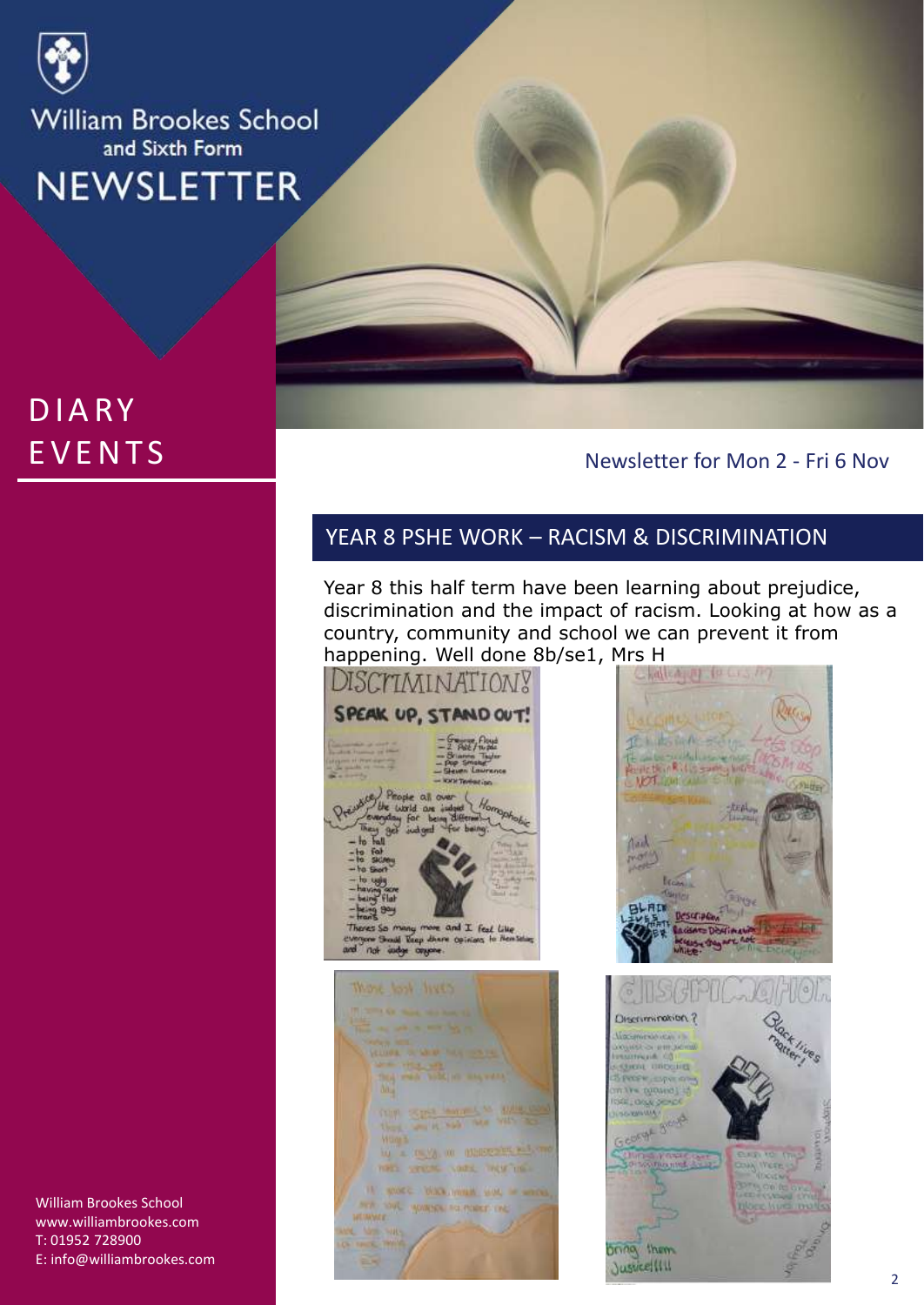

# **DIARY EVENTS**

Newsletter for Mon 2 - Fri 6 Nov

# YEAR 8 PSHE WORK – RACISM & DISCRIMINATION

In November we will be taking part in the 'Make your Mark' British Youth Parliament. Students will get to vote in a nation wide vote to take issues to Parliament. More info [https://www.byc.org.uk/uk/uk-youth-parliament/make](https://www.byc.org.uk/uk/uk-youth-parliament/make-your-mark)your-mark

More info will come out first week back or half term (just waiting on it).



## CASIO CALCULATORS ON SALE NOW

The school is selling Casio calculators for £9.00 These can be purchased through the school gateway. Students should make sure that they have their own calculator, so this is a chance to replace lost or broken calculators, at a price that you are unlikely to find elsewhere!

## SHROPSHIRE HANDBALL ACADEMY

Shropshire players have dominated the Regional Academy trials for the 5th season in a row and there are WB students who have made the academy this season for U17 squads. We are very proud and we think they need to get a shout out from school! :)

Natalia, Geri, AJ, Will

Well Done!!!!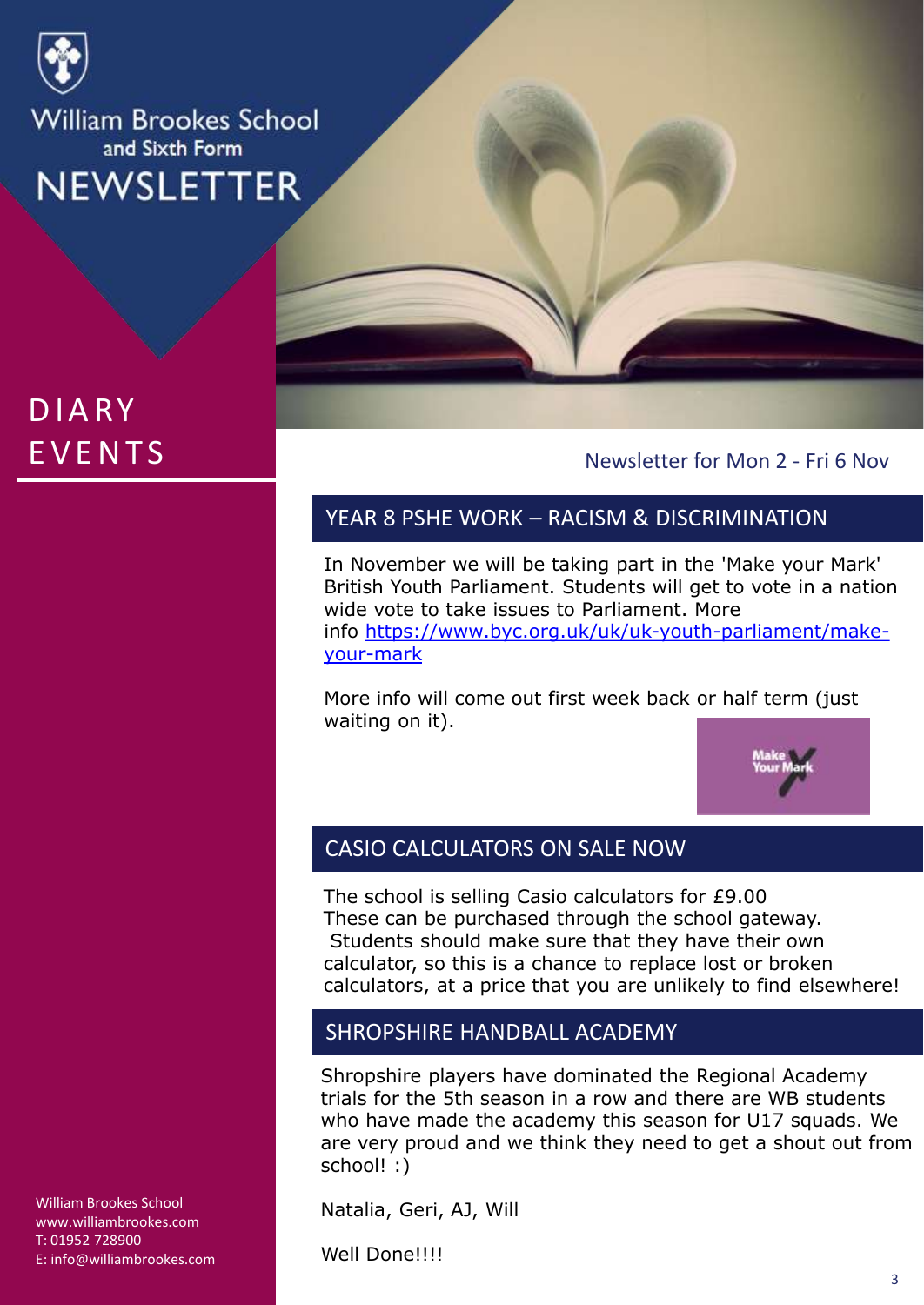

### Newsletter for Mon 2 - Fri 6 Nov

# DROP IT AND READ YRS 7 - 9

| <b>Tuesday 3 November</b> | <b>PERIOD 3</b> |  |
|---------------------------|-----------------|--|
| <b>Friday 6 November</b>  | <b>PERIOD 3</b> |  |

# WOW – WORD OF THE WEEK

| Word of the<br>Week  | Epicene                                                                      |  |
|----------------------|------------------------------------------------------------------------------|--|
| <b>Word Type</b>     | <b>Noun</b>                                                                  |  |
| <b>Definition</b>    | Having characteristics of both sexes or no<br>characteristics of either sex. |  |
| In a Sentence        | Clothing fashions are becoming increasingly<br>epicene.                      |  |
| <b>Synonyms</b>      | Faint, feminine, frail, emasculate                                           |  |
| <b>Subject Links</b> | <b>Textiles, English, Art</b>                                                |  |

Make sure to check the word on the Student Sharepoint:

<https://williambrookesschool.sharepoint.com/sites/WBS-Home/>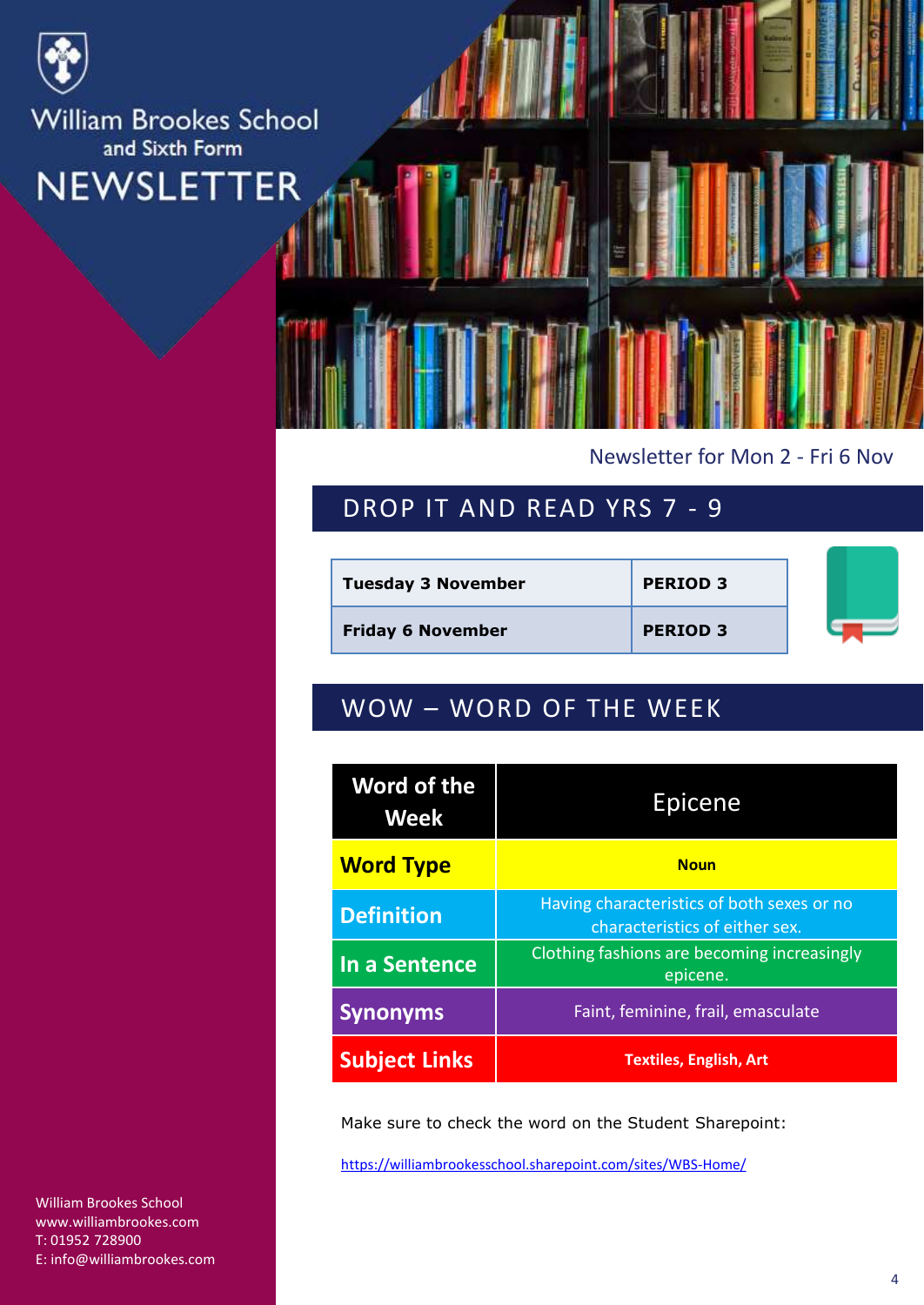



## Newsletter for Mon 2 - Fri 6 Nov

# OPEN EVENINGS

| College /6 <sup>th</sup> form                          |                                                                    | Open days Open days - Always Check Prior to<br>attending. Most now require you to book<br>online prior to event.                                                                                                                                                                                                                                                                                                               |
|--------------------------------------------------------|--------------------------------------------------------------------|--------------------------------------------------------------------------------------------------------------------------------------------------------------------------------------------------------------------------------------------------------------------------------------------------------------------------------------------------------------------------------------------------------------------------------|
| WILLIAM<br><b>BROOKES</b><br>SCHOOL                    | William Brookes 6th Form<br>01952 728900<br>www.williambrookes.com | We are launching our virtual open evening<br>on Wednesday 11th November. Look out<br>for promotional material coming soon!<br>Want to know more about Sixth form life?<br>follow us on Instagram -<br>wbs_sixthform; email<br>sixthform@williambrookes.com OR<br>speak to Mrs Mincher and Mr Spilsbury                                                                                                                         |
| (Construction)<br>01952 468400<br>www.idsallschool.org | Idsall School Post 16 training Centre                              | e-mail gnorthall@idsall.shropshire.sch.uk for<br>information on individual visits.                                                                                                                                                                                                                                                                                                                                             |
| 01743 342342<br>www.scg.ac.uk                          | <b>Shrewsbury Colleges Group</b>                                   | Due to Coxid 19, all open days and tasters<br>must be booked online in advance. These<br>events may be virtual<br>scg.ac.uk/events<br><b>Open Evenings</b><br>English and Welsh Bridge (A-levels)<br>13 & 21 October, 4.15 pm to 8pm<br>London Road (vocational)<br>5 November, 4.15pmto 8pm<br><b>Subject Tasters</b><br><b>English and Welsh Bridge</b><br>(A levels)<br>21 November, 9am to 1pm<br>London Road (vocational) |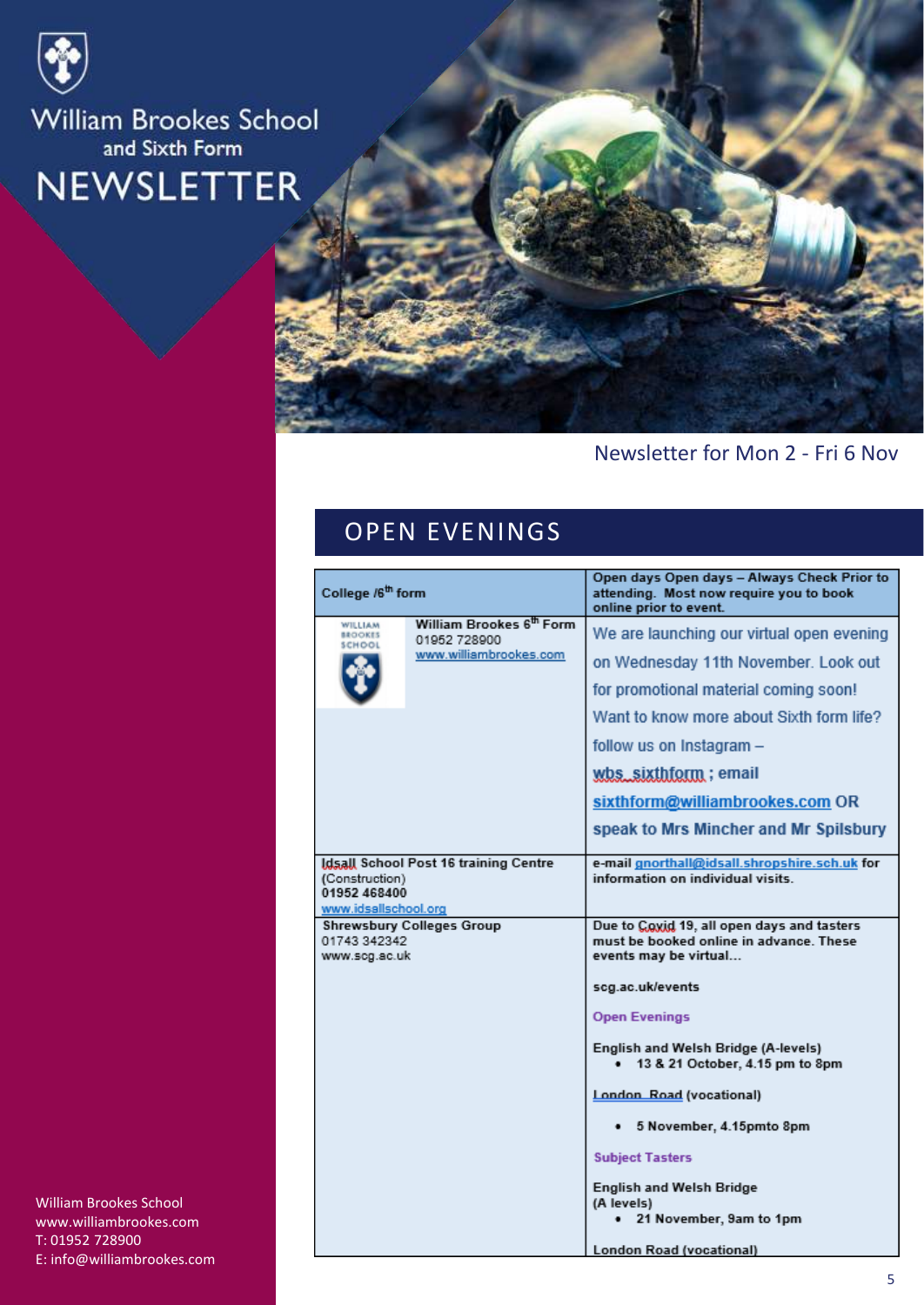

Programme Administrators

**Gwo Posta)** 

**ONLINE TO LIGHT** on you cam

on your cam<br>on your cam are<br>cheaten skills at all y with people at all typing of<br>conscious pully at all levels

one with BSA II Many<br>sumplies with BSA II Many<br>croots Word version experience

come with version 6.0<br>profit Word version experience<br>promiseration experience ext<br>promiseration over completed version experience

Interview date: 18 May

**MEP. Interview date: 18 May**<br>MEP. Interview date: 18 May<br>MEP. Interview date: 18 May

P. Interview date: 16

P. Interview<br>Statement and efficient<br>Officializate programmes<br>Susmess School you en Business School Mariners

manus education of

educt education or education

and with ession 6.0.

Admir.

 $J23.0<sup>3</sup>$ An experienced adm An experienced administration will be responsible for<br>responsive purchasine for<br>will be responsible for impletience of works experience of work<br>experience of work<br>experience you must woices and of working sperience<br>advantage vous dramage<br>communication<br>of people post Red

**A Sunday** 

f people details Further detail available<br>Burton St

 $2110$ 

# CORPORATE SALES EX **Driving**<br>Driving

#### Newsletter for Mon 2 - Fri 6 Nov

# OPEN EVENINGS

Not Recognised?

|                                                                  | w/c 24 November, 4pm to 6.30pm                                                             |
|------------------------------------------------------------------|--------------------------------------------------------------------------------------------|
| <b>Telford College</b>                                           | <b>Virtual Open Event</b>                                                                  |
| 01952 642200                                                     | telfordcollege.ac.uk/open-events                                                           |
| 01952 642237 (Student Services team)<br>www.telfordcollege.ac.uk | <b>Provisional Dates - book online</b>                                                     |
|                                                                  | Wednesday 14th October 2020                                                                |
|                                                                  | Wednesday 18th November 2020                                                               |
|                                                                  | Wednesday 20 <sup>th</sup> January 2021                                                    |
|                                                                  | Wednesday 23rd June 2021                                                                   |
|                                                                  | <b>Book a VIP tour</b>                                                                     |
|                                                                  | Telfordcollege.ac.uk/xin-tour                                                              |
| South Staffordshire College (Rodbaston,                          | Open day (physical currently)                                                              |
| Campus)                                                          |                                                                                            |
| 01785 712209                                                     | Rodbaston Saturday 17th October 10am - 1pm                                                 |
| www.southstaffs.ac.uk<br>South Staffordshire College             | Virtual Open day available on the website.                                                 |
| Horticulture, Animal Care, Agriculture,                          |                                                                                            |
| Country side and Game Mngt, Horse Mngt,                          |                                                                                            |
| Veterinary Care, Floristry, Agristem (land                       |                                                                                            |
| based technology)                                                |                                                                                            |
| <b>North Shropshire College</b>                                  | <b>Walford Campus (Land Based)</b>                                                         |
| www.nsc.ac.uk<br>01691 688000                                    | Saturday 17th October 2020 10am - 12 noon                                                  |
| Walford Campus (Near Baschurch,                                  | Saturday 6 <sup>th</sup> February 2021 10am - 12 noon                                      |
| Shrewsbury)<br>01939 262100                                      | Saturday 19th June 2021 10am - 12 noon.                                                    |
| - Animal care, Agriculture, Equine, Land                         |                                                                                            |
| and Environment and Motor Vehicle.                               |                                                                                            |
| Kidderminster College                                            | Open Evenings on:                                                                          |
| KIDDERMINSTER<br>01562512003                                     | Monday 12th October 2020                                                                   |
|                                                                  | Tuesday 10 <sup>th</sup> November 2020                                                     |
| www.kidderminster.ac.uk/open<br>marketing@kidderminster.ac.uk    | Thursday 4 <sup>th</sup> February 2021                                                     |
|                                                                  | At this stage they don't know if they will be<br>virtual or physical.                      |
|                                                                  | We are also offering phone interviews for<br>students who apply and as we understand how   |
|                                                                  | important it is for students to come into                                                  |
|                                                                  | college, we will be offering a campus tour<br>every first and last Wednesday of the month. |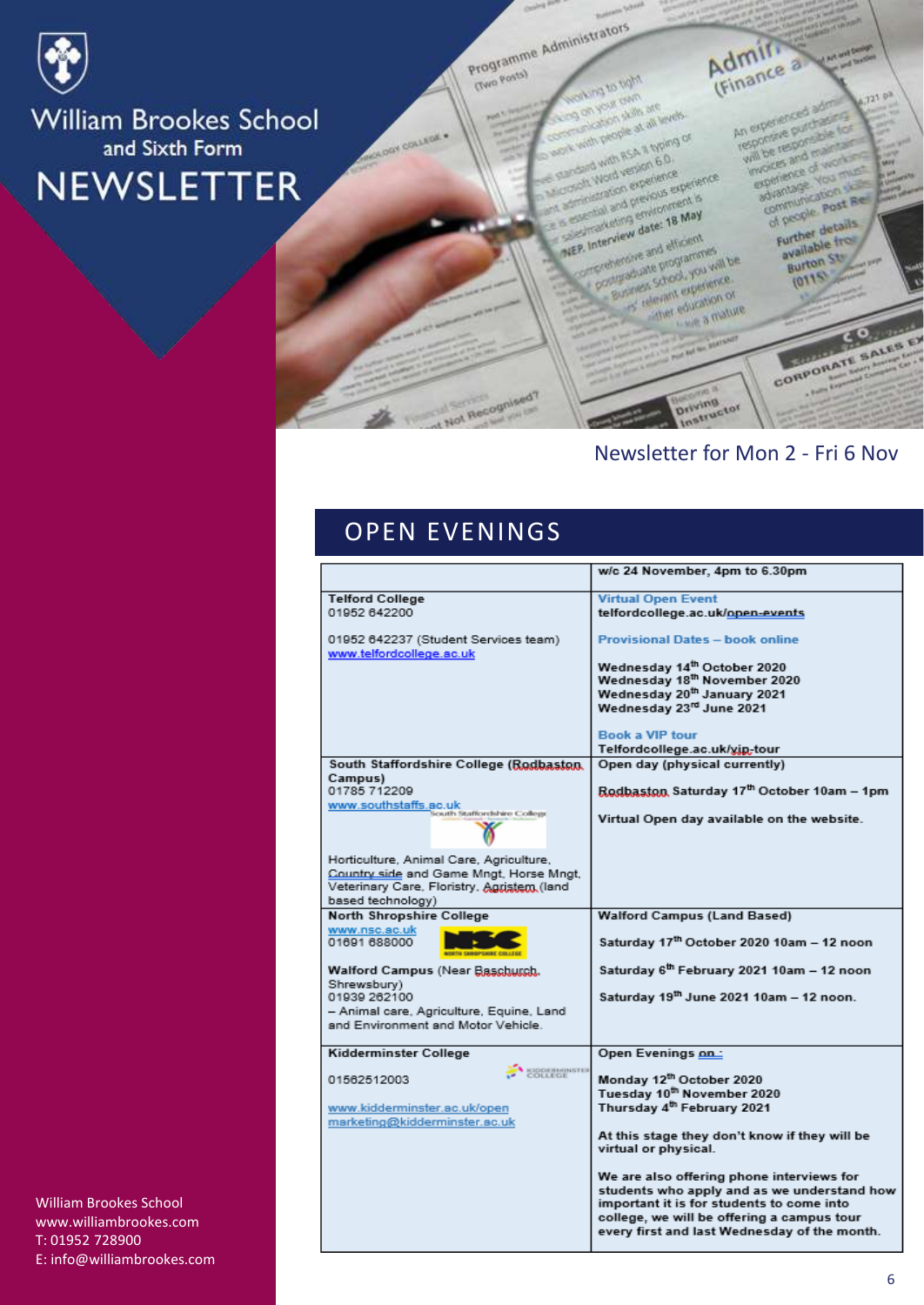

### Newsletter for Mon 2 - Fri 6 Nov

# OPEN EVENINGS

| <b>Coaching Connexions (Telford ADC)</b>                                                                                                          | For aspiring young footballers. BTEC 1 to 3 in<br>Sports (Football focus) at the Telford United<br><b>Football Ground.</b>                                                                                                                                                                                                  |
|---------------------------------------------------------------------------------------------------------------------------------------------------|-----------------------------------------------------------------------------------------------------------------------------------------------------------------------------------------------------------------------------------------------------------------------------------------------------------------------------|
| 01952 640064<br>07769831829                                                                                                                       | Contact-<br>Edward.thorndyke@coachingconnexions.co.uk                                                                                                                                                                                                                                                                       |
| <b>Crossbar College of Sport and Physical</b><br><b>Activity</b>                                                                                  | <b>BTEC Sport Level 3,</b><br><b>PE &amp; School Sport Apprenticeships Sports</b><br>Traineeships.                                                                                                                                                                                                                          |
| (Hadley Learning Centre or Lilleshall<br><b>National Sports Centre)</b><br>01952 677965<br>www.crossbarcoaching.com<br>admin@crossbarcoaching.com | e-mail or check website for open day dates                                                                                                                                                                                                                                                                                  |
|                                                                                                                                                   | Harrogate Army College                                                                                                                                                                                                                                                                                                      |
|                                                                                                                                                   | Each year AFC Harrogate open their doors for<br>people to come along and take a look at what<br>is on offer. If you're interested in finding out<br>more and coming to look around, contact your<br>local Army Career Office and they'll be happy<br>to book you a place. (Open days usually are in<br>February and March). |
|                                                                                                                                                   | 01743 232678 (Shrewsbury Army Careers<br>Office)                                                                                                                                                                                                                                                                            |
| <b>ARMY FOUNDATION COLLE</b>                                                                                                                      | 01902 423892 (Wolverhampton Army Careers<br>Office)                                                                                                                                                                                                                                                                         |
|                                                                                                                                                   | Both open 9am - 5.30pm Monday to Friday.                                                                                                                                                                                                                                                                                    |
|                                                                                                                                                   | NB Welbeck College is no longer taking<br>applications and closing shortly.                                                                                                                                                                                                                                                 |
| <b>Wolverhampton College</b>                                                                                                                      | <b>Open Events:</b>                                                                                                                                                                                                                                                                                                         |
| 01902 836000<br>www.wolvcoll.ac.uk                                                                                                                | Wednesday 7 October 2020 4-7pm                                                                                                                                                                                                                                                                                              |
|                                                                                                                                                   | Saturday 28 November 2020 10am-2pm                                                                                                                                                                                                                                                                                          |
|                                                                                                                                                   | Saturday 23 January 2021 10am-2pm                                                                                                                                                                                                                                                                                           |
|                                                                                                                                                   | Wednesday 10 March 2021 4-7pm                                                                                                                                                                                                                                                                                               |
|                                                                                                                                                   | Wednesday 5 May 2021 4-7pm<br>Saturday 19 June 2021 10am-2pm.                                                                                                                                                                                                                                                               |
|                                                                                                                                                   | *Online Open Events:                                                                                                                                                                                                                                                                                                        |
|                                                                                                                                                   | Wednesday 14 October 4-7pm                                                                                                                                                                                                                                                                                                  |
|                                                                                                                                                   | Wednesday 2 December 4-7pm                                                                                                                                                                                                                                                                                                  |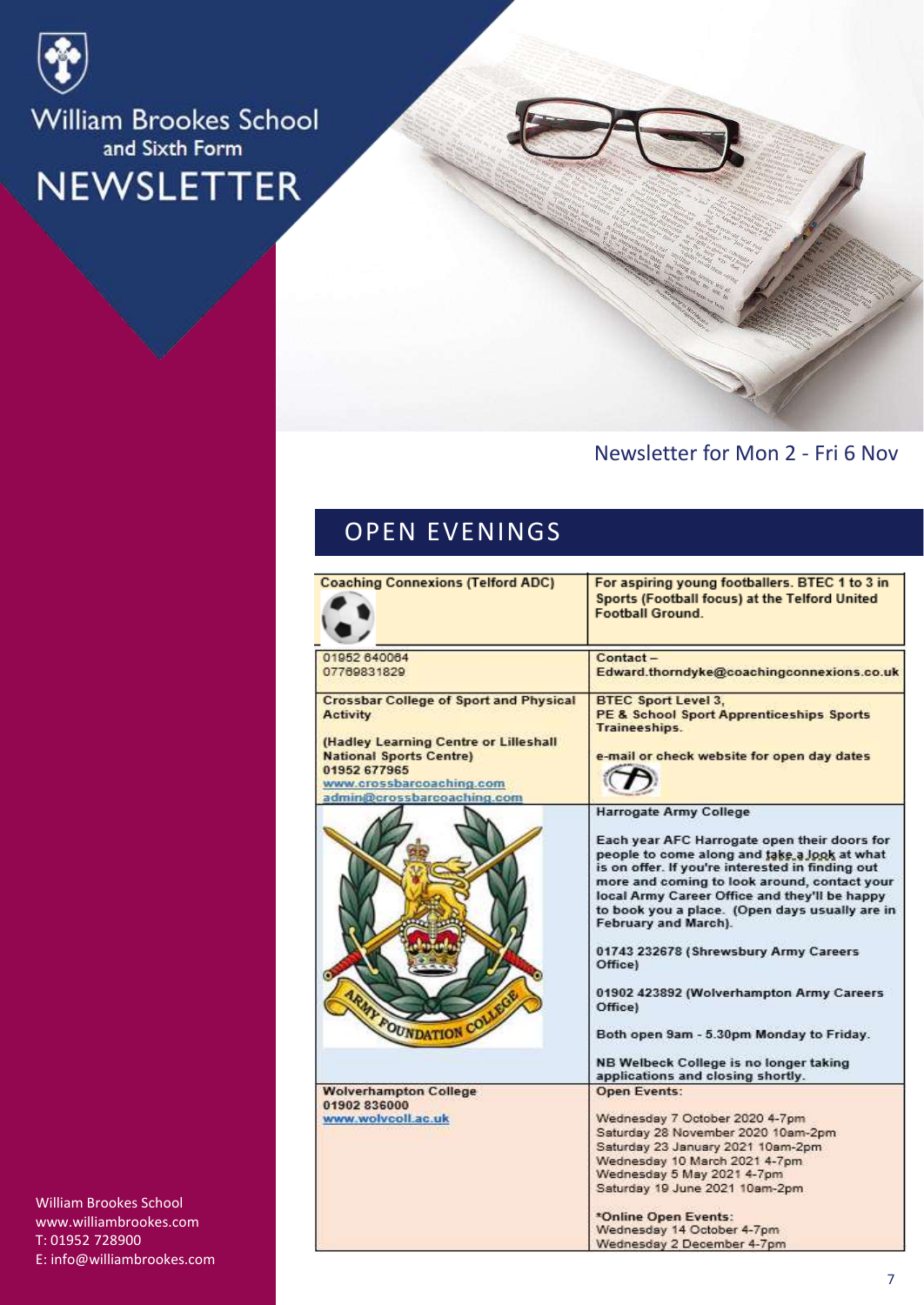# **ROD SHROPSHIRE**

# FIND THE SUPPORT YOU **NEED IN SHROPSHIRE!**

**WANT HELP TO EAT WELL ON A BUDGET?** 

**WANT TO FIND LOCAL ORGANISATIONS WHICH CAN SUPPORT YOU?** 

**FOOD BANKS - COMMUNITY FOOD PROJECTS - HOUSING DEBT - BENEFITS - BUDGETING - WELLBEING OLDER PEOPLE - CHILDREN AND FAMILIES** 



Newsletter for Mon 2 -Fri 6 Nov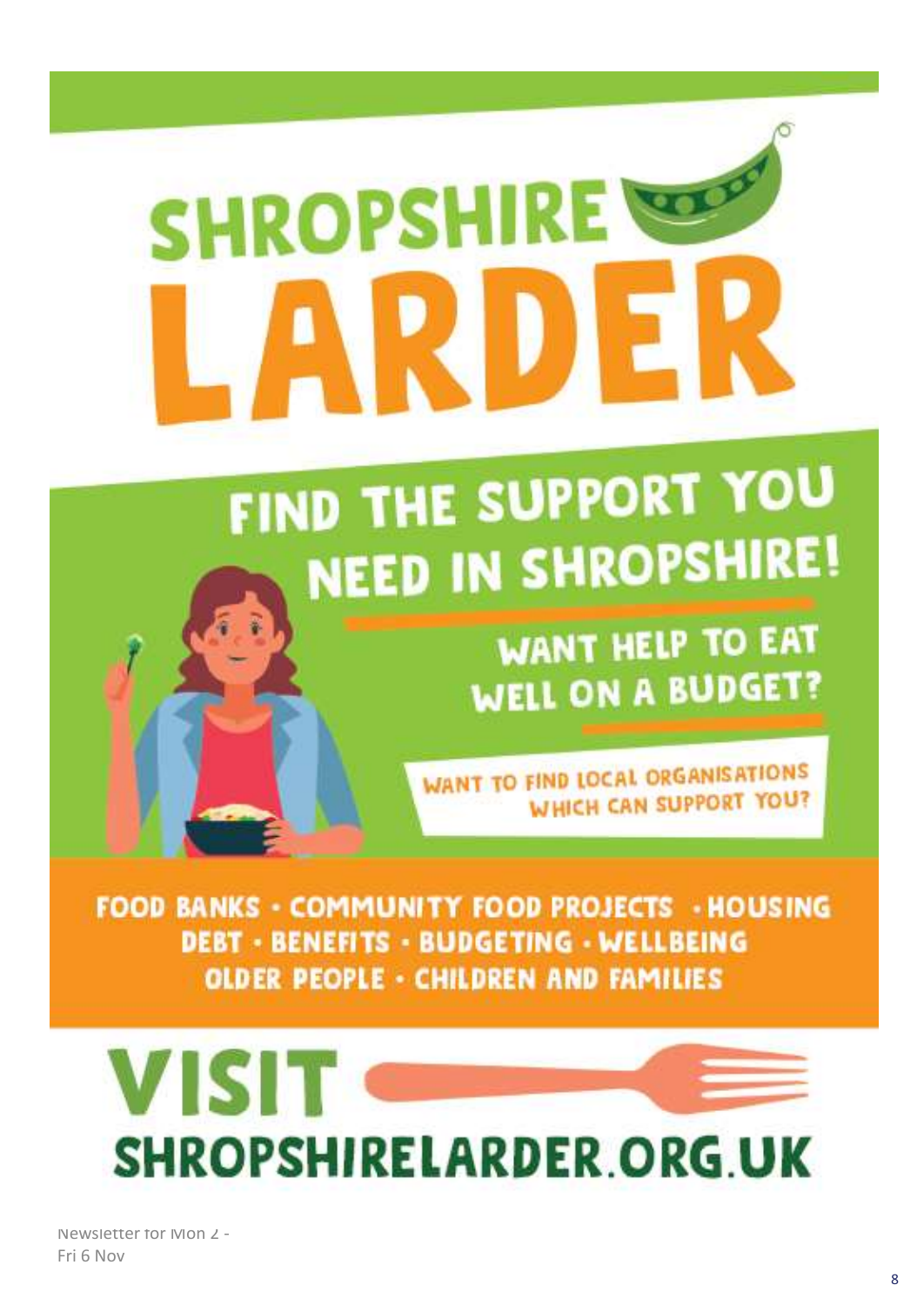

Want to be part of our 100 Club draw? Want to win cash prizes drawn each half term? Four cash prizes of £25, £15, £10 and £10 up for grabs!

To join our popular 100 Club, it costs £12 for the year and can be paid online via the School Gateway App.

If you are a friend of the school, you can also pay by bank transfer: SORT CODE: 20-77-85 ACC: 83822397 REF: [NAME]

Please email friendsofwbs@williambrookes.com to leave your contact details and address and to confirm you have entered.

Newsletter for Mon 2 -

Fri 6 Nov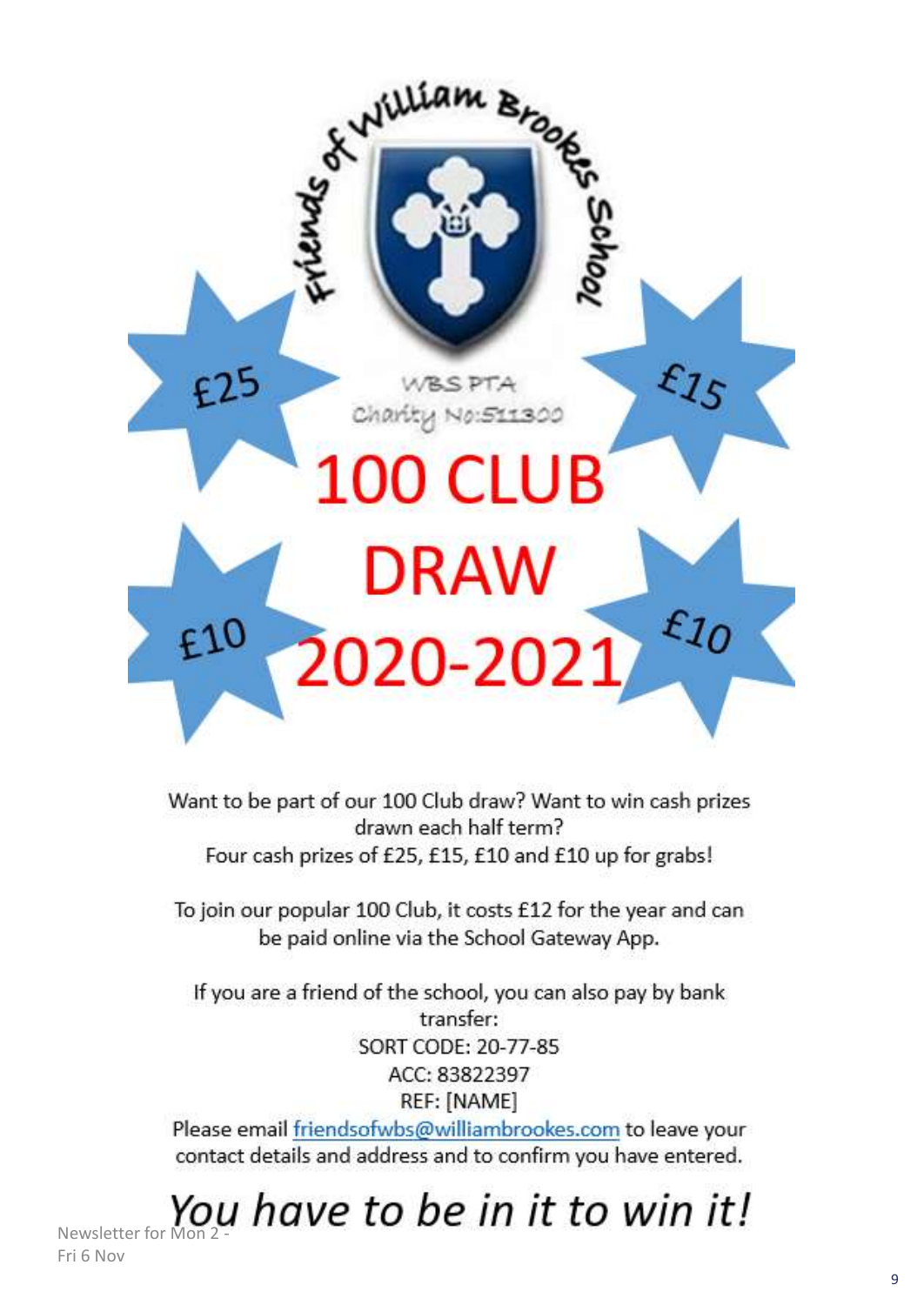# 70 **COMING SOON** PLEASE LOOK OUT FOR INFORMATION BEING **RELEASED ABOUT OUR FIRST EVER ONLINE OPEN EVENING!**

RIGPS HIRE

ORMING

 $\alpha$  and  $\alpha$  in for the newsletters sent in for the newsletters sent in for the newsletters sent in for the newsletters in  $\alpha$ 

WILLIAMBROOKES.COM/SIXTHFORM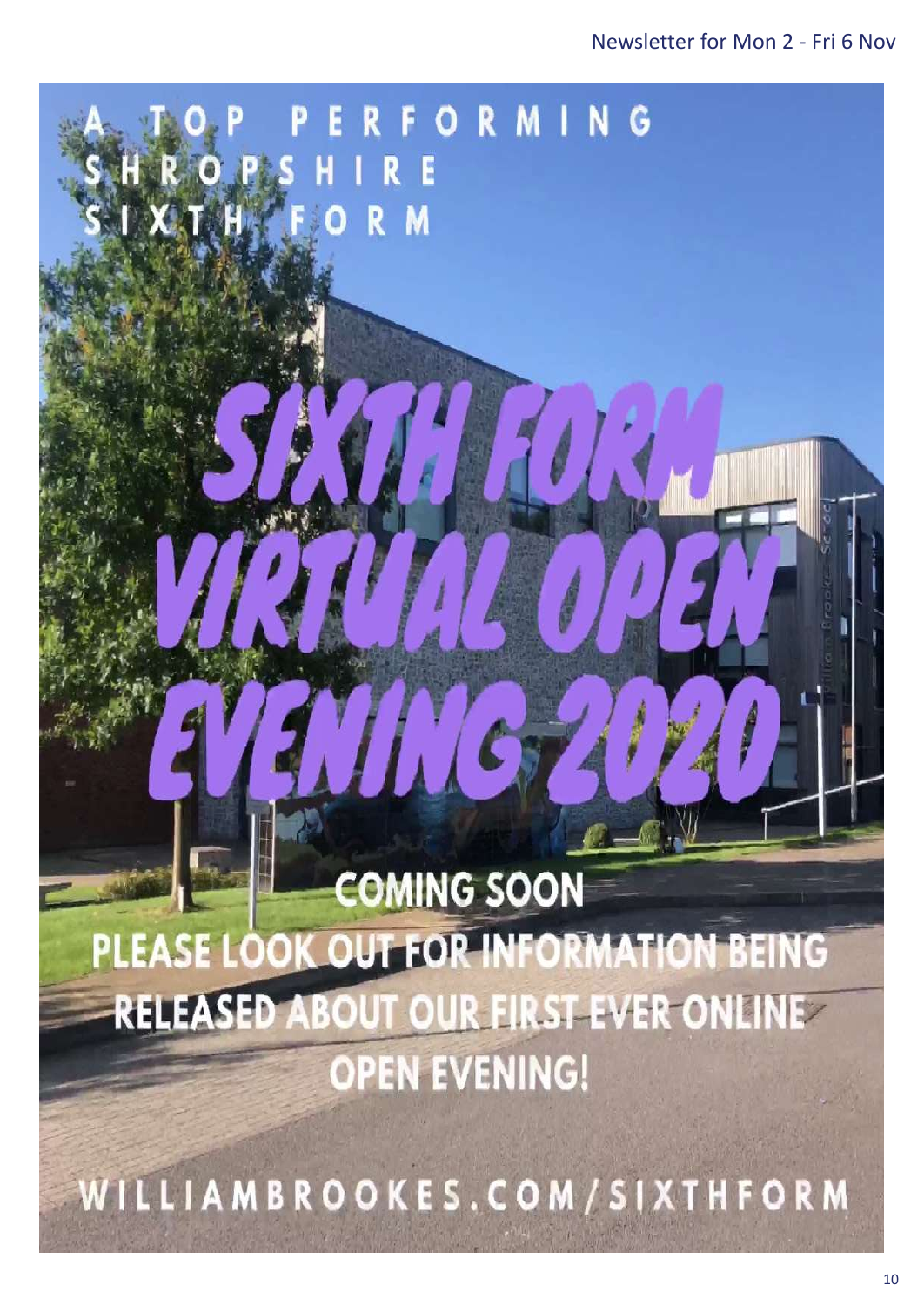to Telford C

# **TELFORD COLLEGE**

# **OPEN EVENTS**

Explore our vibrant university-style campus, learn about your course and future options and meet your new classmates and tutors at our next open event.

- Discover our industry-standard facilities
- Get your first taste of college life
- Explore your career pathway and future options

# **DISCOVER OUR VIRTUAL OPEN EVENT**

telfordcollege.ac.uk/open-events

DEFINE YOUR

# **PROVISIONAL** DATES

Wednesday 14th October 2020\*

Wednesday 18th November 2020\*

Wednesday 20th January 2021\*

Wednesday 23rd June 2021\*

aug nate that these dates may be ubject to change

O V El @TelfordCollege telfordcollege.ac.uk | 01952 642200

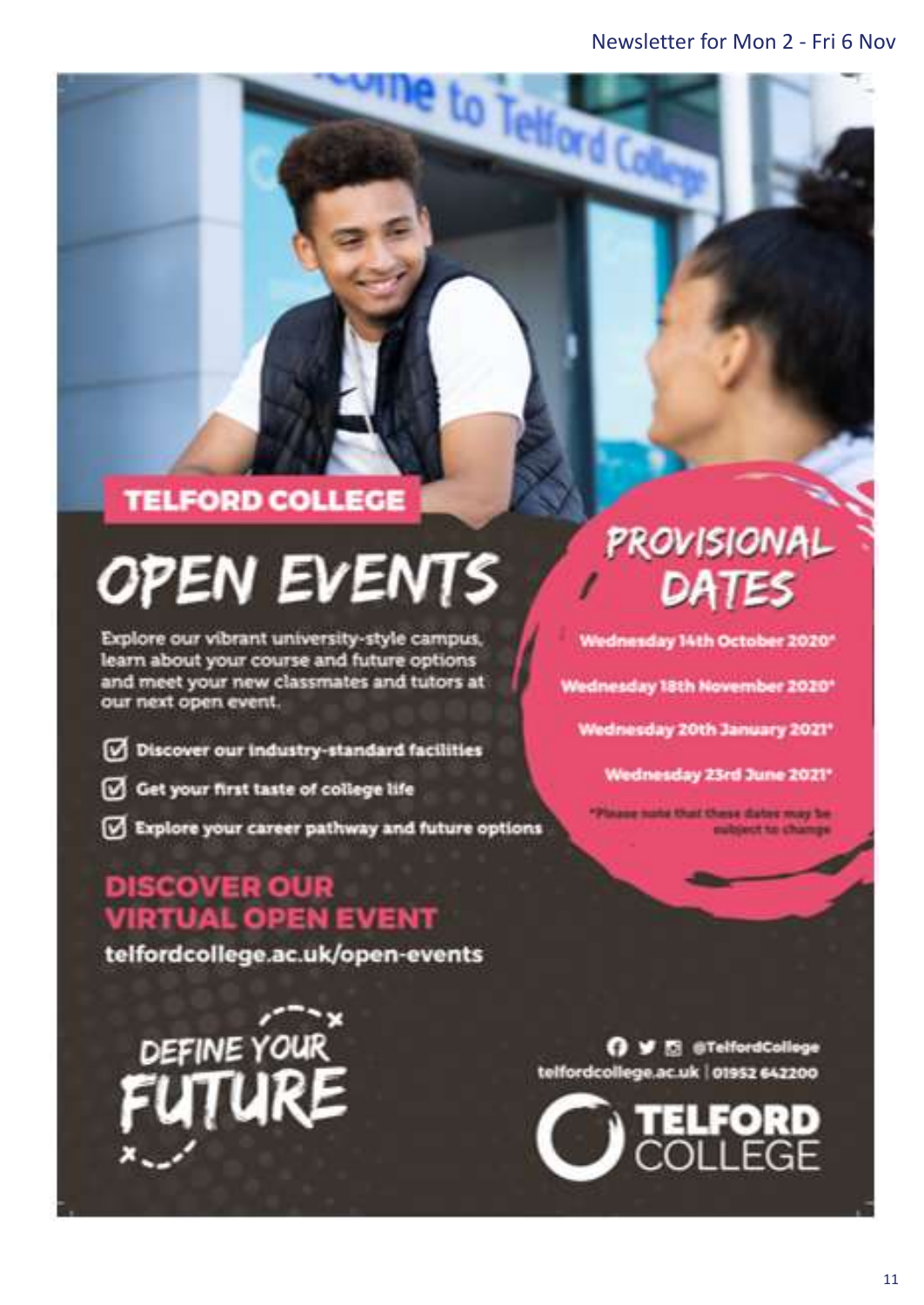# **TELFORD COLLEGE**

# **VIP TOURS**

Visit the campus as part of your own personal tour. You'll get to see any areas of interest to you, chat to us about your course options and preferences, and get a taste of college life.

# **KEEP AN EYE ON OUR WEBSITE FOR MASTERCLASSES COMING IN 2021**

**BOOK YOUR VIP TOUR** 

telfordcollege.ac.uk/<br>vip-tour

Information, advice & guidance is available from our Student Services team: info@telfordcollege.ac.uk | 01952 642237

DEFINE YOUR

O V E @TelfordCollege telfordcollege.ac.uk | 01952 642200